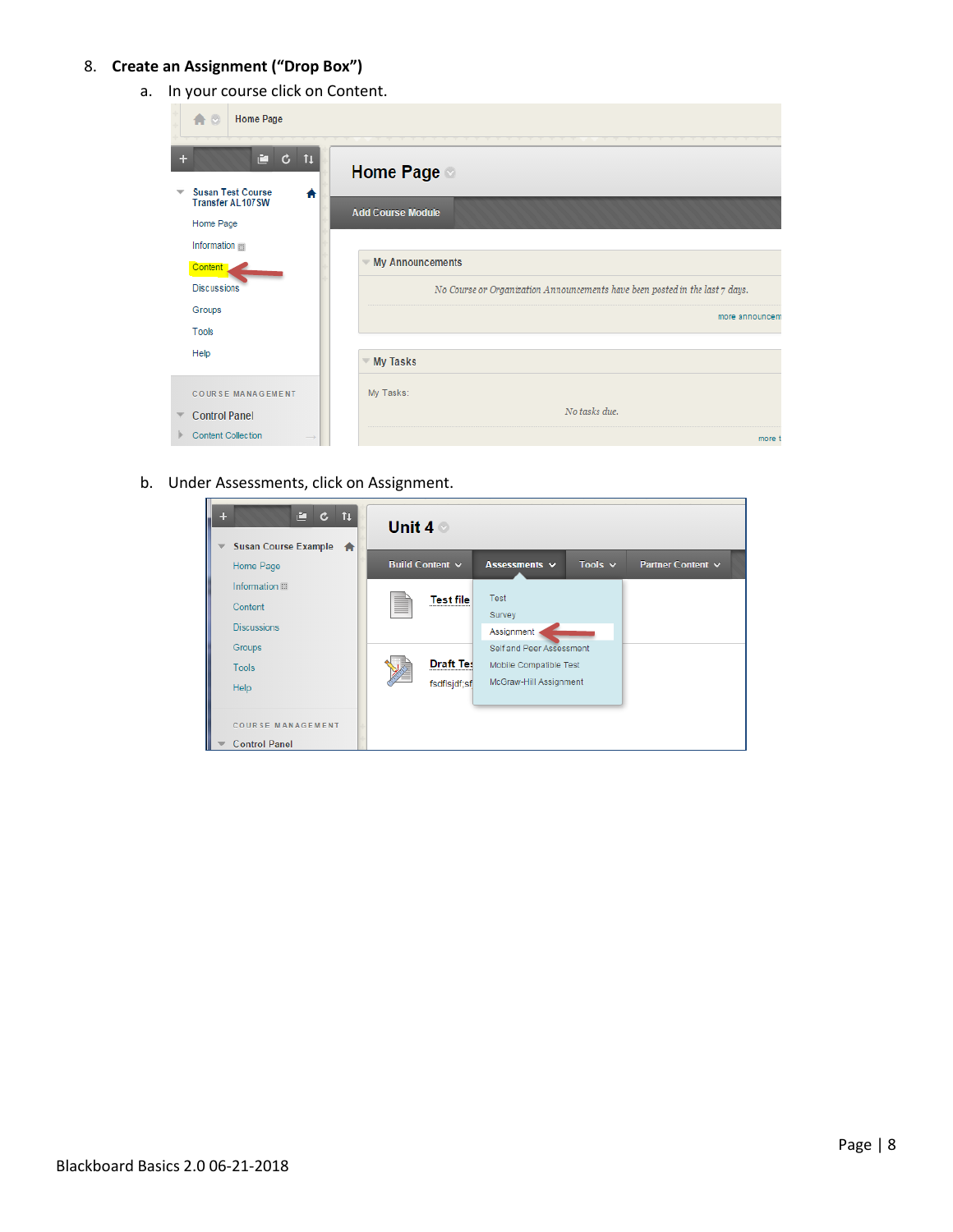c. Enter assignment name, instructions, and attach a file if desired.

| <b>Create Assignment</b><br>Assignments are a form of assessment that adds a column to the Grade Center. Use the Grade Center to assign grades and give feedback to each student. More Help                                                                                                                                                                                                                                                                                                                                                                                                                                                                                                                                                                                                                                                                                                                                                                                                                                                                                                                                                                       |                         |
|-------------------------------------------------------------------------------------------------------------------------------------------------------------------------------------------------------------------------------------------------------------------------------------------------------------------------------------------------------------------------------------------------------------------------------------------------------------------------------------------------------------------------------------------------------------------------------------------------------------------------------------------------------------------------------------------------------------------------------------------------------------------------------------------------------------------------------------------------------------------------------------------------------------------------------------------------------------------------------------------------------------------------------------------------------------------------------------------------------------------------------------------------------------------|-------------------------|
| $\mathbf{\mathcal{F}}$ Indicates a required field.                                                                                                                                                                                                                                                                                                                                                                                                                                                                                                                                                                                                                                                                                                                                                                                                                                                                                                                                                                                                                                                                                                                | Cancel<br><b>Submit</b> |
| 1. Assignment Information                                                                                                                                                                                                                                                                                                                                                                                                                                                                                                                                                                                                                                                                                                                                                                                                                                                                                                                                                                                                                                                                                                                                         |                         |
| -X- Name and Color<br><b>Black</b><br>$\begin{array}{c} \circ \\ \circ \circ \end{array}$<br>New Assignment<br><b>Instructions</b>                                                                                                                                                                                                                                                                                                                                                                                                                                                                                                                                                                                                                                                                                                                                                                                                                                                                                                                                                                                                                                |                         |
| $T$ $T$ $T$ $T$ $T$ Paragraph $\bullet$ Arial $\bullet$ 3 (12pt) $\bullet$ $\equiv$ $\bullet$ $\equiv$ $\bullet$ $T$ $\bullet$ $\bullet$ $\circ$<br>$\texttt{X} \hspace{0.2em}\texttt{D} \hspace{0.2em}\texttt{D} \hspace{0.2em}\texttt{C} \hspace{0.2em}\texttt{C} \hspace{0.2em}\texttt{D} \hspace{0.2em}\texttt{C} \hspace{0.2em}\texttt{D} \hspace{0.2em}\texttt{C} \hspace{0.2em}\texttt{D} \hspace{0.2em}\texttt{D} \hspace{0.2em}\texttt{C} \hspace{0.2em}\texttt{D} \hspace{0.2em}\texttt{D} \hspace{0.2em}\texttt{D} \hspace{0.2em}\texttt{D} \hspace{$<br>$\textcircled{\tiny{\bullet}}\text{ \textcircled{\tiny{M}}} \text{ \textcircled{\tiny{M}} \text{ \textcircled{\tiny{M}}}, \text{ \textcircled{\tiny{M}} \text{ is a non-zero}} \text{ \textcircled{\tiny{M}}}, \text{ \textcircled{\tiny{M}} \text{ \textcircled{\tiny{M}}} \text{ \textcircled{\tiny{M}}} \text{ \textcircled{\tiny{M}}} \text{ \textcircled{\tiny{M}}} \text{ \textcircled{\tiny{M}}} \text{ \textcircled{\tiny{M}}} \text{ \textcircled{\tiny{M}}} \text{ \textcircled{\tiny{M}}} \text{ \textcircled{\tiny{M}}} \text{ \textcircled{\tiny{M}}} \text{ \textcircled{\tiny$ | $Q_i$ $X \times$        |
| Here are the instructions.                                                                                                                                                                                                                                                                                                                                                                                                                                                                                                                                                                                                                                                                                                                                                                                                                                                                                                                                                                                                                                                                                                                                        |                         |
| Path: p                                                                                                                                                                                                                                                                                                                                                                                                                                                                                                                                                                                                                                                                                                                                                                                                                                                                                                                                                                                                                                                                                                                                                           | Words:4                 |
| 2. Assignment Files<br>Attach File<br><b>Browse My Computer</b><br><b>Browse Content Collection</b>                                                                                                                                                                                                                                                                                                                                                                                                                                                                                                                                                                                                                                                                                                                                                                                                                                                                                                                                                                                                                                                               |                         |

d. Enter due dates so the assignment appears on the student To Do list on the course home page. This is optional.

| <b>DUE DATES</b> |        |
|------------------|--------|
| Due Date         | G<br>匾 |

e. Enter the number of points. If it's something that is not graded, enter zero.

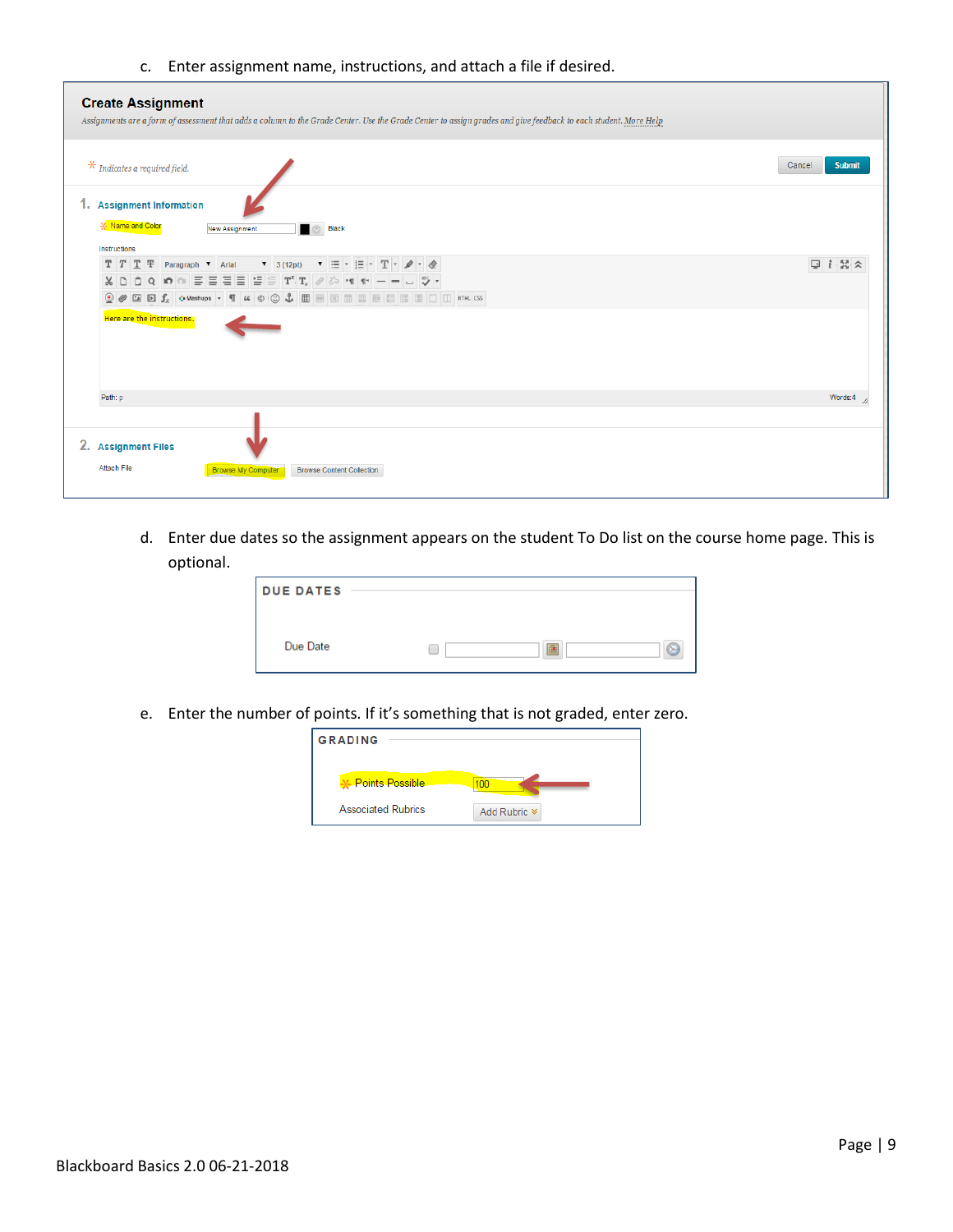f. Click on Submission Details to expand and display options. Select assignment type, number of attempts, and plagiarism tools (SafeAssign) as desired. Note: If enabling SafeAssign, check the box to exclude submissions from the Institutional and Global References Databases for **DRAFT** submissions.

| <b>Submission Details</b> |                                                                                                                                                                                                                                                                                                                                                                                                                                                                                                                                        |
|---------------------------|----------------------------------------------------------------------------------------------------------------------------------------------------------------------------------------------------------------------------------------------------------------------------------------------------------------------------------------------------------------------------------------------------------------------------------------------------------------------------------------------------------------------------------------|
| assignment.               | If any students are enrolled in more than one group receiving the same assignment they will submit more than one attempt for t                                                                                                                                                                                                                                                                                                                                                                                                         |
| <b>Assignment Type</b>    | Individual Submission<br>Group Submission<br>Portfolio Submission<br>Selecting this option will require students to submit a portfolio as a response to this assignment                                                                                                                                                                                                                                                                                                                                                                |
| Number of Attempts        | <b>Single Attempt</b><br>▼                                                                                                                                                                                                                                                                                                                                                                                                                                                                                                             |
| Plagiarism Tools          | Check submissions for plagiarism using SafeAssign<br>SafeAssign only supports English-language submissions. See Blackboard Help for more details.<br>If SafeAssign is enabled with Anonymous Grading, SafeAssign Originality Reports will be hidden from 1<br>to see SafeAssign Originality Reports depending on the state of the "Allow students to view SafeAssign o<br>$\Box$ Allow students to view SafeAssign originality report for their attempts<br>Exclude submissions from the Institutional and Global References Databases |

g. Click Display of Grades. Students will see the score displayed in My Grades. If desired, click the drop down menu to change the display students see such as percentage or letter grade. Note: A secondary display may be set but it is visible only to instructors (not students).

| <b>Submission Details</b>                                                   |                       |     |                        |  |
|-----------------------------------------------------------------------------|-----------------------|-----|------------------------|--|
| <b>Grading Options</b>                                                      |                       |     |                        |  |
| <b>Display of Grades</b>                                                    |                       |     |                        |  |
| Display grade as                                                            | Primary<br>Score<br>▼ | and | Secondary<br>None<br>▼ |  |
| Include in Grade Center grading calculations<br>$\blacktriangledown$        |                       |     |                        |  |
| Show to students in My Grades<br>$\blacktriangledown$                       |                       |     |                        |  |
| Show Statistics (average and median) for this item to Students in My Grades |                       |     |                        |  |